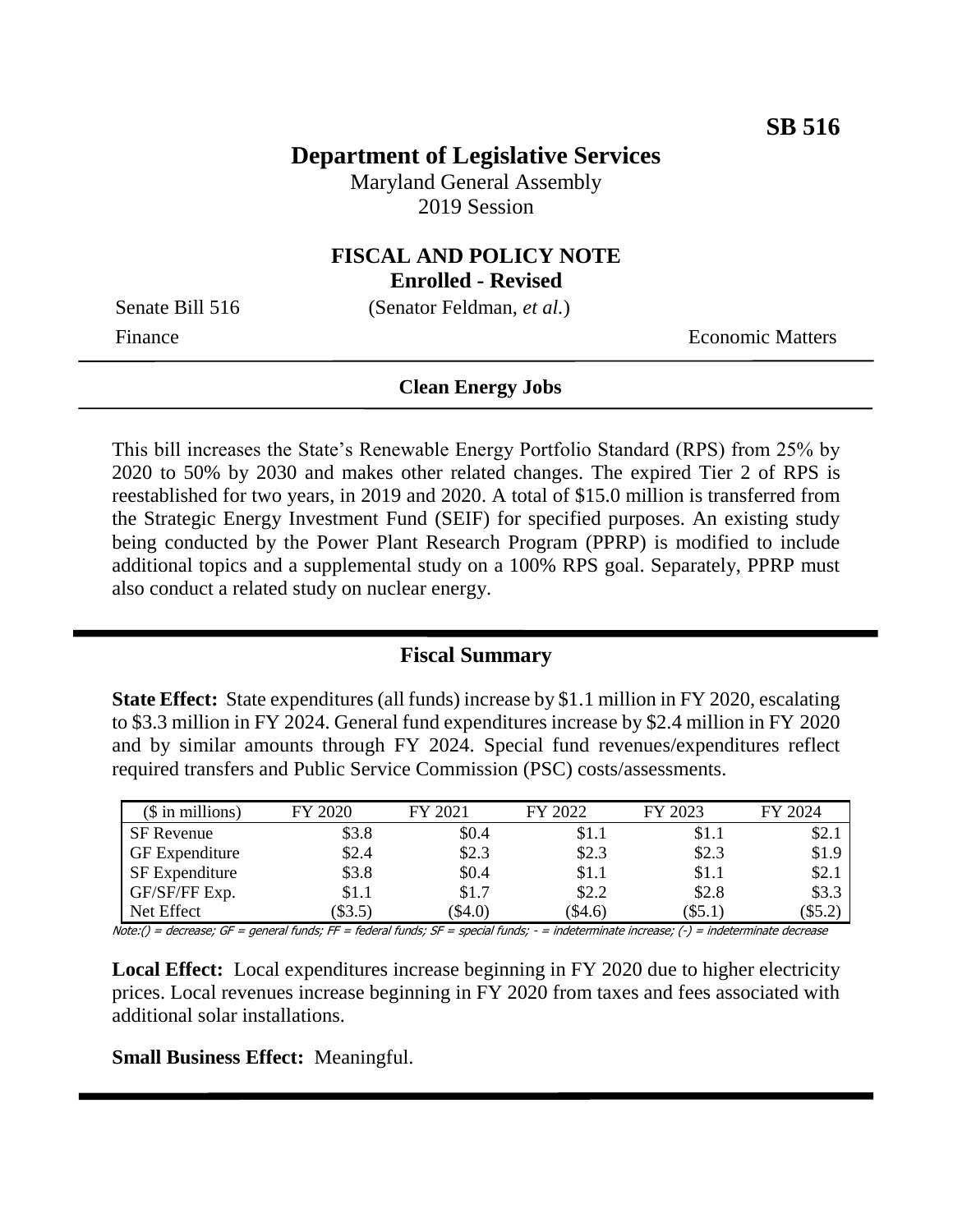## **Analysis**

#### **Bill Summary:**

#### *RPS Increase to 50% and Other Changes*

Minimum RPS percentage requirements are increased beginning in 2019 and escalate to 50% by 2030, as shown in **Exhibit 1**. Associated alternative compliance payments (ACPs) are reduced beginning in that same year; by 2029, solar and nonsolar ACPs reach parity.

## **Exhibit 1 Annual Tier 1 RPS Specifications Under the Bill**

|                 | <b>Percentage of Retail Sales</b> |              |                    | <b>Alternative Compliance Payments</b> <sup>1</sup> |                 |              |                    |              |
|-----------------|-----------------------------------|--------------|--------------------|-----------------------------------------------------|-----------------|--------------|--------------------|--------------|
| <b>The Bill</b> |                                   |              | <b>Current Law</b> |                                                     | <b>The Bill</b> |              | <b>Current Law</b> |              |
| Year            | Total <sup>2</sup>                | <b>Solar</b> | <b>Total</b>       | <b>Solar</b>                                        | <b>Nonsolar</b> | <b>Solar</b> | <b>Nonsolar</b>    | <b>Solar</b> |
| 2019            | 20.70%                            | 5.50%        | 20.40%             | 1.95%                                               | \$30.00         | \$100.00     | \$37.50            | \$150.00     |
| 2020            | 28.00%                            | 6.00%        | 25.00%             | 2.50%                                               | 30.00           | 100.00       | 37.50              | 125.00       |
| 2021            | 30.80%                            | 7.50%        | 25.00%             | 2.50%                                               | 30.00           | 80.00        | 37.50              | 100.00       |
| 2022            | 33.10%                            | 8.50%        | 25.00%             | 2.50%                                               | 30.00           | 60.00        | 37.50              | 75.00        |
| 2023            | 35.40%                            | 9.50%        | 25.00%             | 2.50%                                               | 30.00           | 45.00        | 37.50              | 60.00        |
| 2024            | 37.70%                            | 10.50%       | 25.00%             | 2.50%                                               | 27.50           | 40.00        | 37.50              | 50.00        |
| 2025            | 40.00%                            | 11.50%       | 25.00%             | 2.50%                                               | 25.00           | 35.00        | 37.50              | 50.00        |
| $2026^3$        | 42.50%                            | 12.50%       | 25.00%             | 2.50%                                               | 24.75           | 30.00        | 37.50              | 50.00        |
| 2027            | 45.50%                            | 13.50%       | 25.00%             | 2.50%                                               | 24.50           | 25.00        | 37.50              | 50.00        |
| 2028            | 47.50%                            | 14.50%       | 25.00%             | 2.50%                                               | 22.50           | 25.00        | 37.50              | 50.00        |
| 2029            | 49.50%                            | 14.50%       | 25.00%             | 2.50%                                               | 22.50           | 22.50        | 37.50              | 50.00        |
| $2030+$         | 50.00%                            | 14.50%       | 25.00%             | 2.50%                                               | 22.35           | 22.35        | 37.50              | 50.00        |

RPS: Renewable Energy Portfolio Standard

<sup>1</sup>Dollars per megawatt-hour.

 $2$ Total columns include solar and offshore wind and reflect Tier 1 only. The bill also reestablishes Tier 2 at 2.5% in 2019 and 2020 (not shown).

<sup>3</sup>New offshore wind capacity is required beginning with at least 400 megawatts in 2026, increasing to at least 800 megawatts in 2028, and to at least 1,200 megawatts in 2030.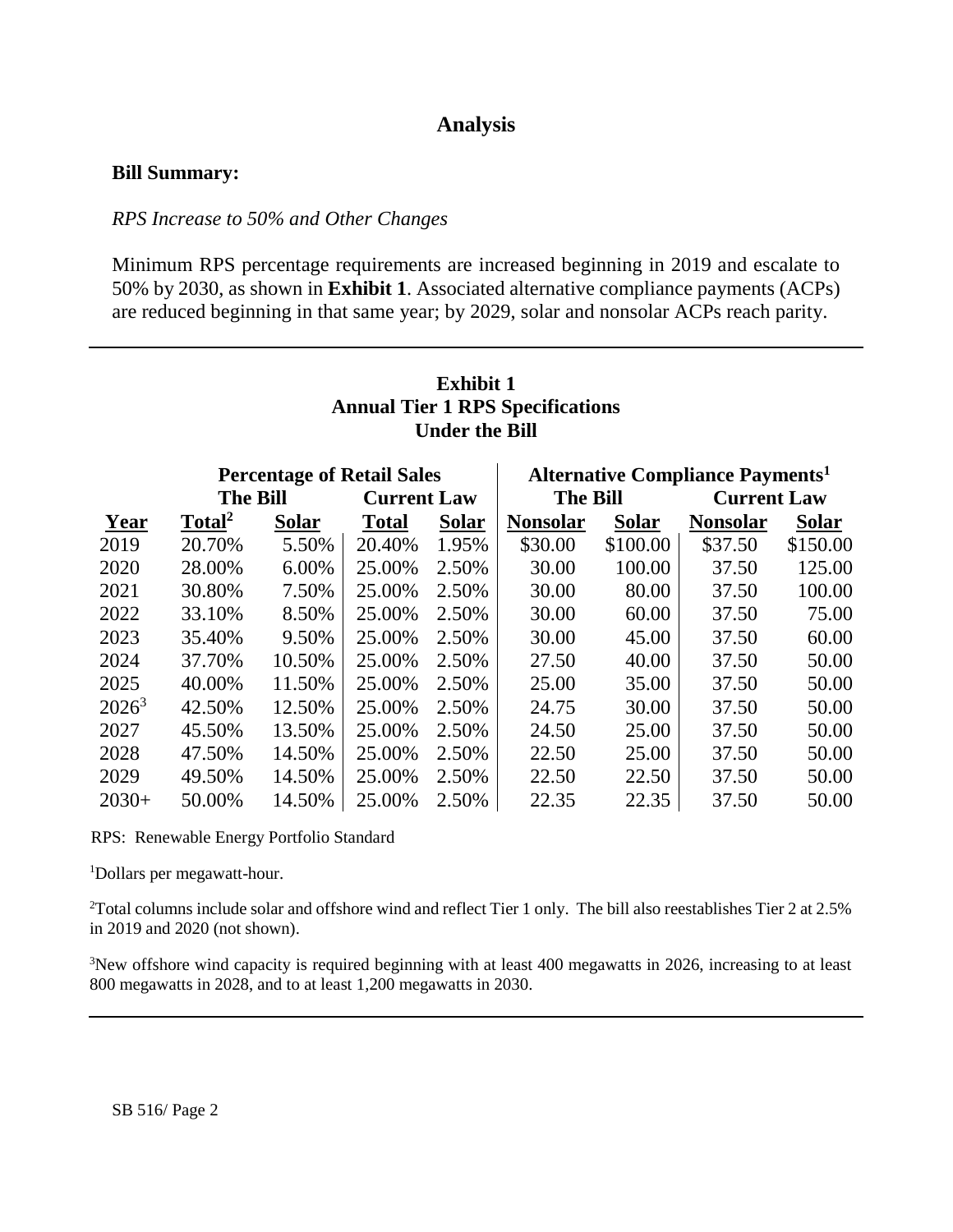Other RPS changes include:

- The expired Tier 2 of RPS is reestablished for two years, in 2019 and 2020.
- The threshold for a potential solar cost control administrative action by PSC is increased from 2.5% of an electricity supplier's retail sales to 6.0%.
- For electric cooperatives only, the solar portion of the Tier 1 requirement is 2.5% beginning in 2020 (*i.e.,* other sources can be used to meet more of the Tier 1 requirement).
- As part of an existing annual reporting requirement, electricity suppliers must document the level of participation of minority business enterprises (MBEs) and minorities in the activities that support the creation of renewable energy credits (RECs).

ACP revenue must still be used to support new renewable energy sources in the State, but under the bill, the renewable energy sources also must be owned by or directly benefit low-income residents.

# *New Offshore Wind Applications*

The existing offshore wind application and approval process is bifurcated into "Round 1" and "Round 2" projects, to allow for new applications. PSC must provide Round 2 application periods beginning, respectively:

- January 1, 2020, for consideration of Round 2 projects to begin creating offshore wind renewable energy credits (ORECs) no later than 2026;
- January 1, 2021, for consideration of Round 2 projects to begin creating ORECs no later than 2028; and
- January 1, 2022, for consideration of Round 2 projects to begin creating ORECs no later than 2030.

The Department of Legislative Services (DLS) notes the potential for these three phases to overlap, given existing timelines for project review and approval in current law.

The maximum combined ratepayer impacts from all Round 2 projects is \$0.88 per month (in 2018 dollars) for an average residential customer (1,000 kilowatt-hours per month) and 0.9% for nonresidential customers. Round 2 ratepayer impacts are in addition to the \$1.50/1.5% residential/nonresidential monthly maximums allowed under the existing (Round 1) process. Otherwise, the PSC review and approval process is generally the same or similar. Differences include that Round 2 projects must be located 10 to 80 miles off the coast of the State, instead of 10 to 30 miles, further emphasis is placed on MBE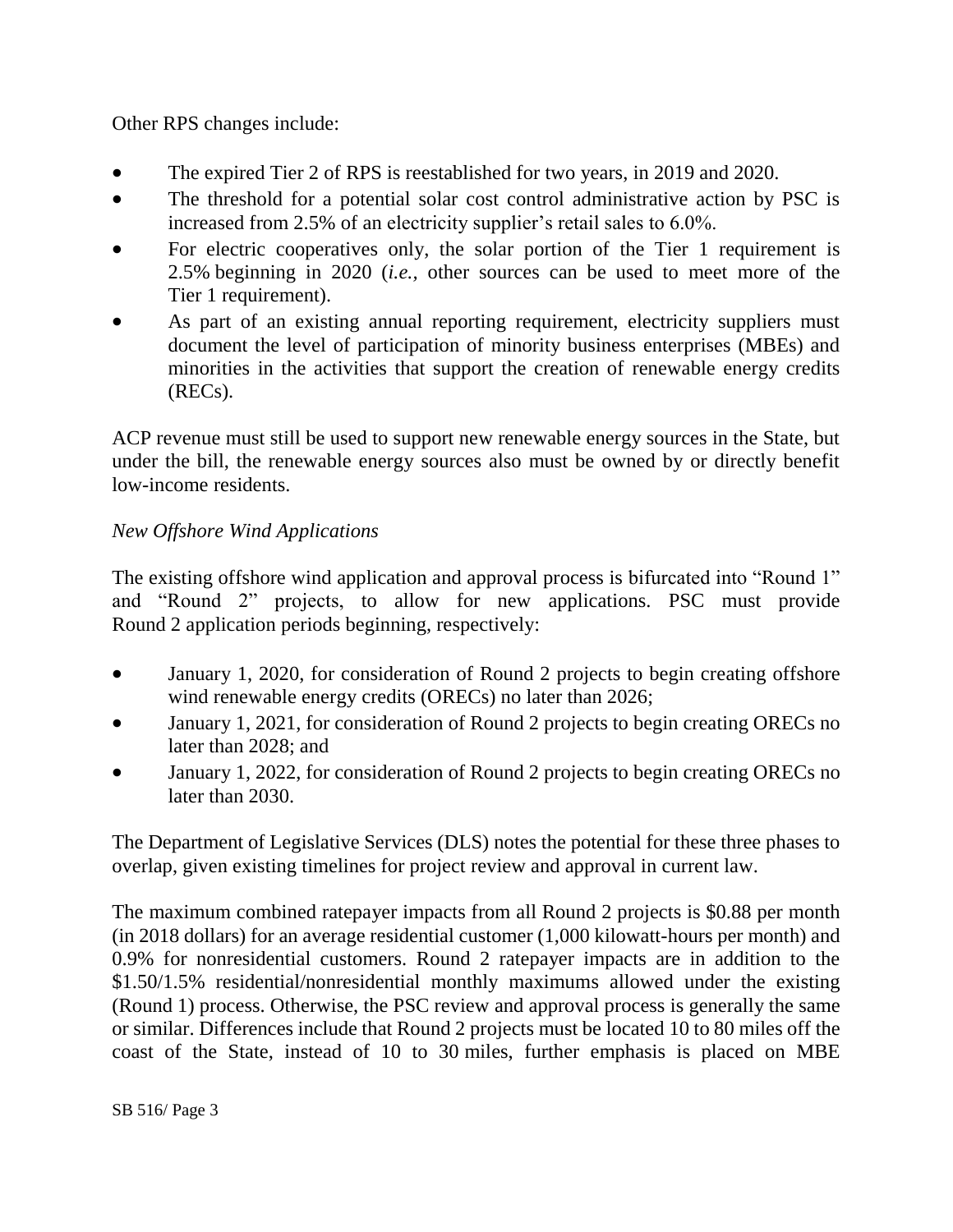participation (as supported by a disparity study), and projects are subject to a community benefit agreement, as defined. PSC must report annually on related information.

#### *SEIF Transfers for Various Clean Energy Initiatives*

The Maryland Energy Administration (MEA) must use SEIF to provide \$7.0 million in funding for access to capital for small, minority, women, and veteran-owned businesses in the clean energy industry under the Small, Minority, and Women-Owned Businesses Account (SMWOBA) in Commerce, subject to specified conditions, including an annual reporting requirement. The funding must be allocated in annual increments from fiscal 2021 through 2028, as specified. A related authorization (as opposed to the bill's requirement) is repealed.

MEA must also use SEIF to invest in pre-apprenticeship, youth apprenticeship, and registered apprenticeship programs to establish career paths in the clean energy industry under the Maryland Employment Advancement Right Now (EARN) program. Subject to specified requirements, starting in fiscal 2021, \$1.5 million must be transferred for grants to pre-apprenticeship jobs training programs and \$6.5 million must be transferred for grants to youth and registered apprenticeship jobs training programs until all amounts are spent.

The Clean Energy Workforce Account is established in the EARN program to receive and disburse the transfers as grants, subject to specified requirements, and a related reporting requirement is altered to incorporate the outcomes of the funding.

#### *Renewable Energy Studies*

An existing PPRP study on RPS required by Chapter 393 of 2017 is expanded to include (1) additional impacts related to in-state clean energy generation as an increasing percentage of RPS and (2) an assessment of the costs, benefits, and any legal or other implications of expanding the geographic eligibility for renewable sources, as specified. The final report must be submitted by December 1, 2019, in accordance with current law.

PPRP must also conduct a study of nuclear energy and its role as a renewable energy resource that can effectively combat climate change in the State, as specified. Among other requirements, the study must include (1) an assessment of the practicality of adding nuclear energy to Maryland's RPS and (2) recommendations regarding initiatives to responsibly and efficiently grow the nuclear energy industry in the State. PPRP must report its findings and recommendations to the Governor and the General Assembly by January 1, 2020.

After submission of the final RPS report, PPRP must conduct a supplemental study to assess the overall costs and benefits of increasing RPS to a goal of 100% by 2040. Particular subjects must include (1) all relevant subjects listed for the original study; (2) an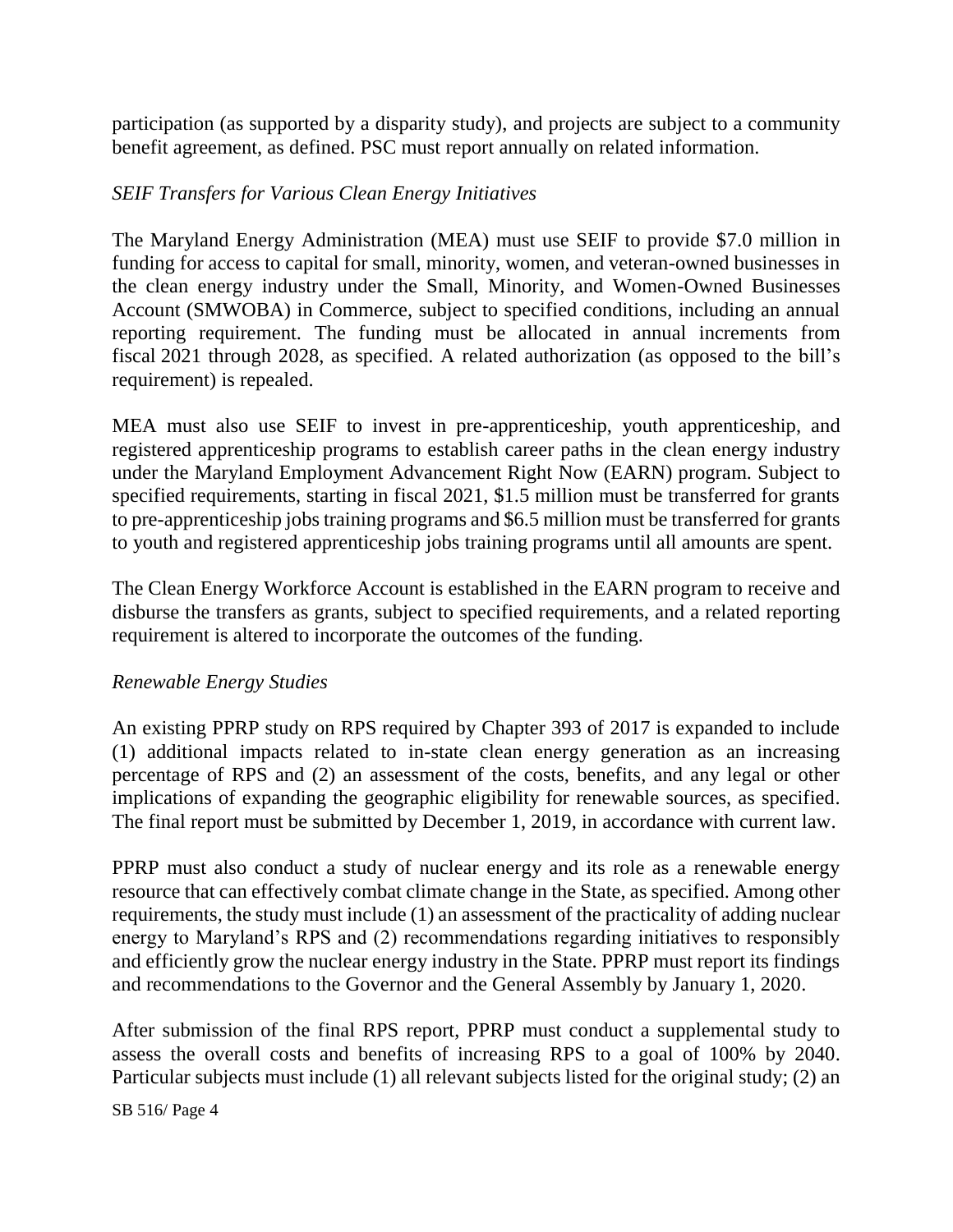assessment of whether any in-state industries could be displaced or negatively economically impacted by a 100% RPS, with recommendations on how to transition workers and communities that rely on those industries; and (3) the findings and recommendations of the nuclear energy study required by the bill. On completion of the supplemental study, PPRP must use the findings to publish recommendations regarding the feasibility of implementing a 100% RPS by 2040. PPRP must submit the supplemental study to the Governor and the General Assembly by January 1, 2024.

# **Current Law/Background:**

# *Renewable Energy Portfolio Standard – Generally*

Maryland's RPS was enacted in 2004 to facilitate a gradual transition to renewable sources of energy. There are specified eligible ("Tier 1") sources as well as carve-outs for solar and offshore wind. Electric companies (utilities) and other electricity suppliers must submit RECs equal to a percentage specified in statute each year or else pay an ACP equivalent to their shortfall. The percentage requirements gradually increase to a minimum of 25%, including 2.5% from solar sources, by 2020. Prior to 2019, there was also a Tier 2 in RPS, with separate percentage requirements (2.5% annually). In 2019, the requirements are 20.4%, including at least 1.95% from solar energy.

In 2017, PSC approved two offshore wind projects through the process established in current law, which combined are estimated to produce almost the statutory maximum of 2.5% when they are both operational. The amounts count toward the overall Tier 1 requirements in a given year.

## For more information, see the **Appendix – Maryland's Renewable Energy Portfolio Standard.**

# *Likely Residential Customer Bill Effects*

A range of *likely* average residential customer bill effects (1,000 kilowatt-hours per month) for the existing 25% RPS is shown in **Exhibit 2**. Based on currently available information, the likely range does not include the full potential range. DLS notes the following:

- The existing RPS is one year away from its maximum percentage requirements, and nonsolar REC prices have ranged from \$3 to \$15 over the past several years (out of a theoretical maximum of \$37.50 or \$40).
- While solar REC (SREC) prices have historically been more volatile, prices decreased significantly in 2015-2016 and have remained less than \$20 each for much of the time since. At some points, SREC prices have approached parity with nonsolar REC prices.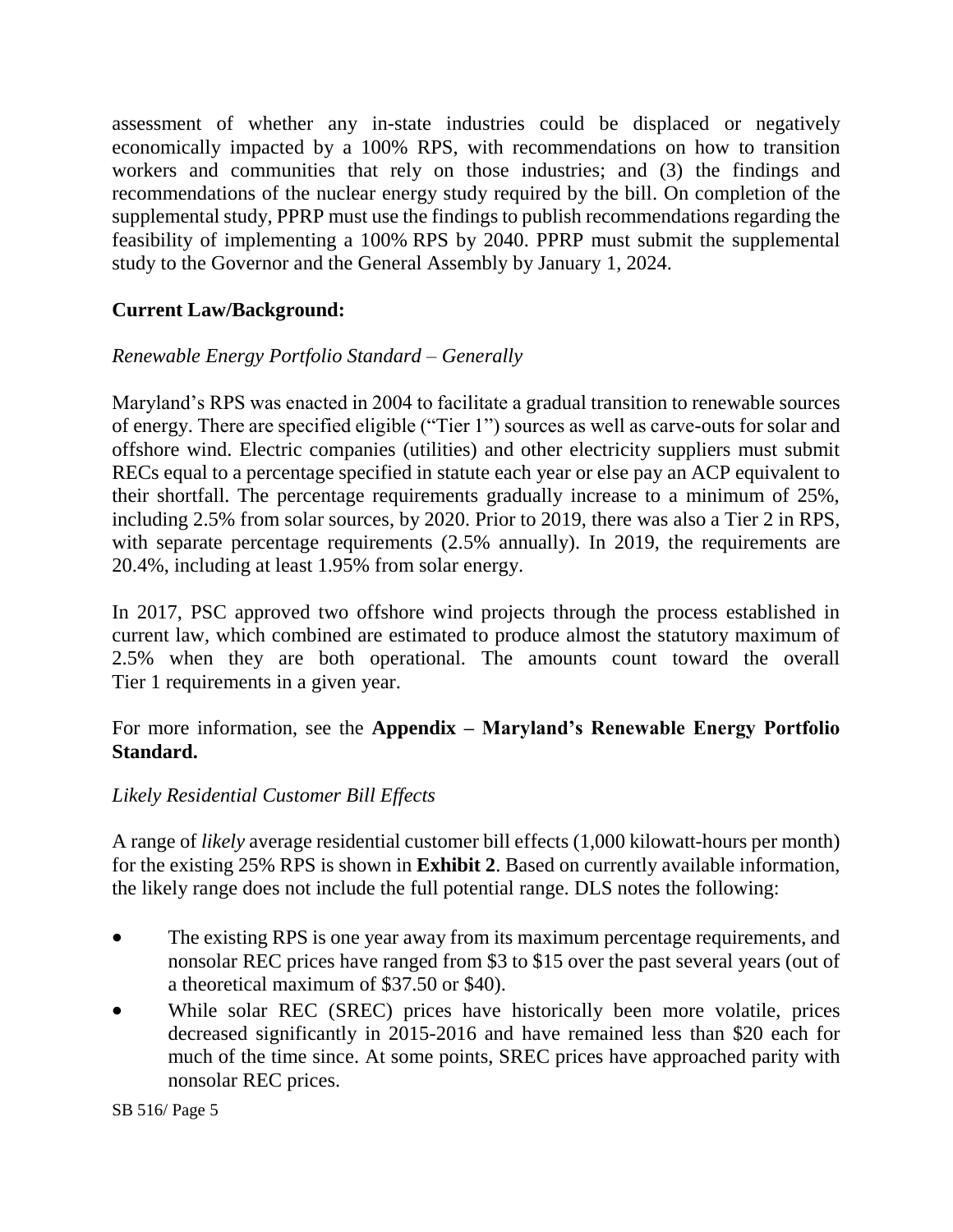- Since nonsolar RECs make up the vast majority of total RPS requirements, the bill effects assume a fixed \$15 SREC price.
- The amounts are adjusted to reflect net costs associated with approved offshore wind projects beginning in 2020.

## *Strategic Energy Investment Fund*

Chapters 127 and 128 of 2008 established SEIF primarily to receive revenue from Regional Greenhouse Gas Initiative (RGGI) carbon dioxide emission allowance auctions. The Acts also established an allocation of the revenue from the quarterly RGGI carbon dioxide emission allowance auctions to be distributed among various categories of spending. Other revenue in SEIF available from different fund sources is not subject to the allocation.

Generally, RGGI funds in SEIF support (1) energy assistance programs; (2) low- and moderate-income energy efficiency and other energy efficiency programs, (3) renewable energy, climate change, resiliency, and energy education programs; and (4) MEA administrative expenses. A detailed discussion of the funding allocations for SEIF can be found in the 2019 budget analysis for MEA on the DLS [website.](http://mgaleg.maryland.gov/pubs/budgetfiscal/2020fy-budget-docs-operating-D13A13-Maryland-Energy-Administration.pdf)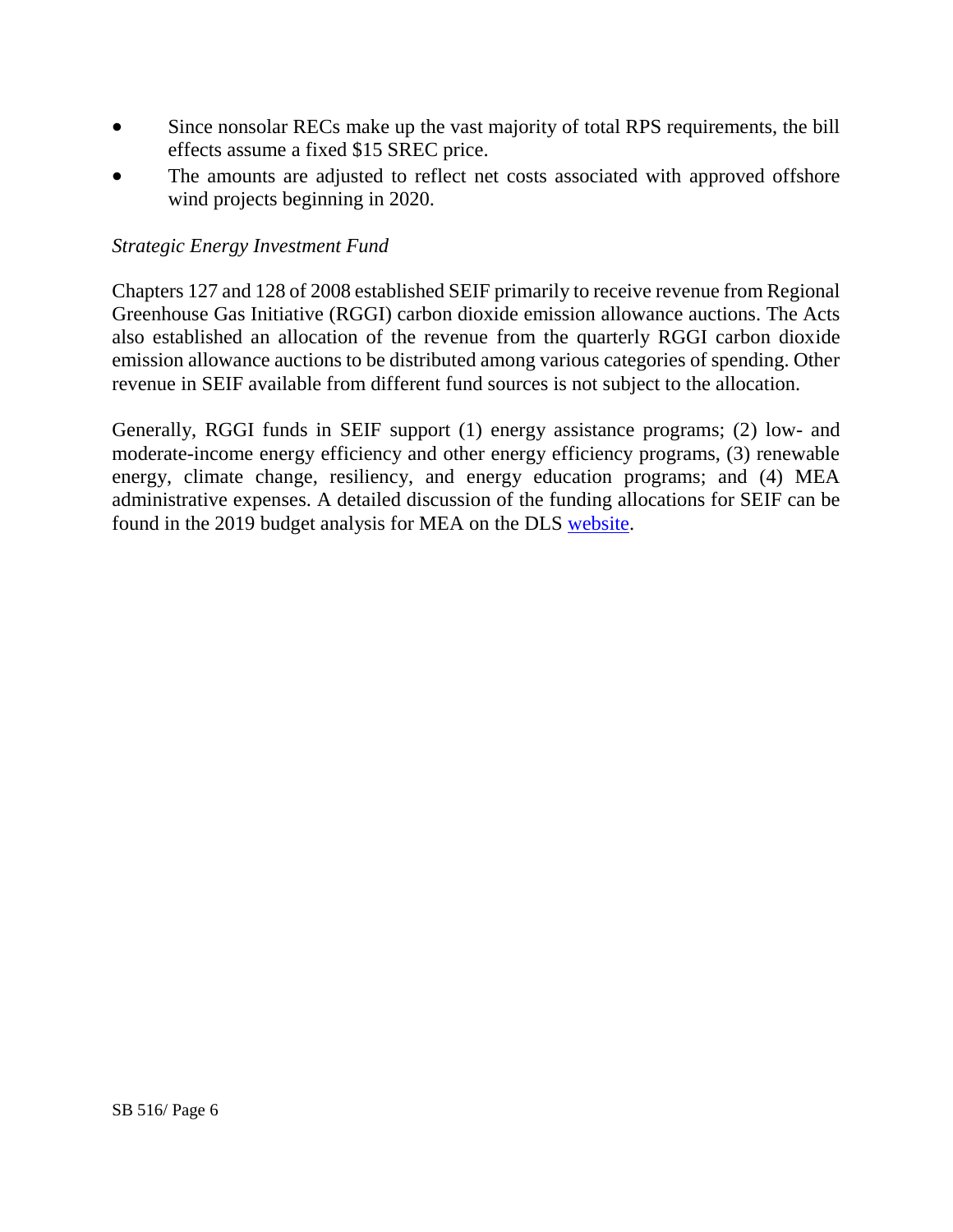**Exhibit 2 Existing RPS: Likely Average Residential Customer Monthly Bill Effect By Nonsolar REC Price Calendar 2019-2025+**



Notes: The average residential customer uses 1,000 kilowatt-hours per month. The estimates assume a \$15 SREC price in each year; however, SRECs are about 10% of overall percentage requirements, and changes in their assumed price have a minor effect on total cost estimates. The dollar amounts shown are about 25% to 50% of the theoretical maximum in a given year. Bill impacts also reflect the addition of offshore wind in 2020.

RPS: Renewable Energy Portfolio Standard REC: Renewable Energy Credit SREC: Solar Renewable Energy Credit

Source: Department of Legislative Services

#### *EARN Program*

The EARN program was established in 2013 to create industry-led partnerships to advance the skills of the State's workforce, grow the State's economy, and increase sustainable employment for working families. Specifically, the program provides general fund grants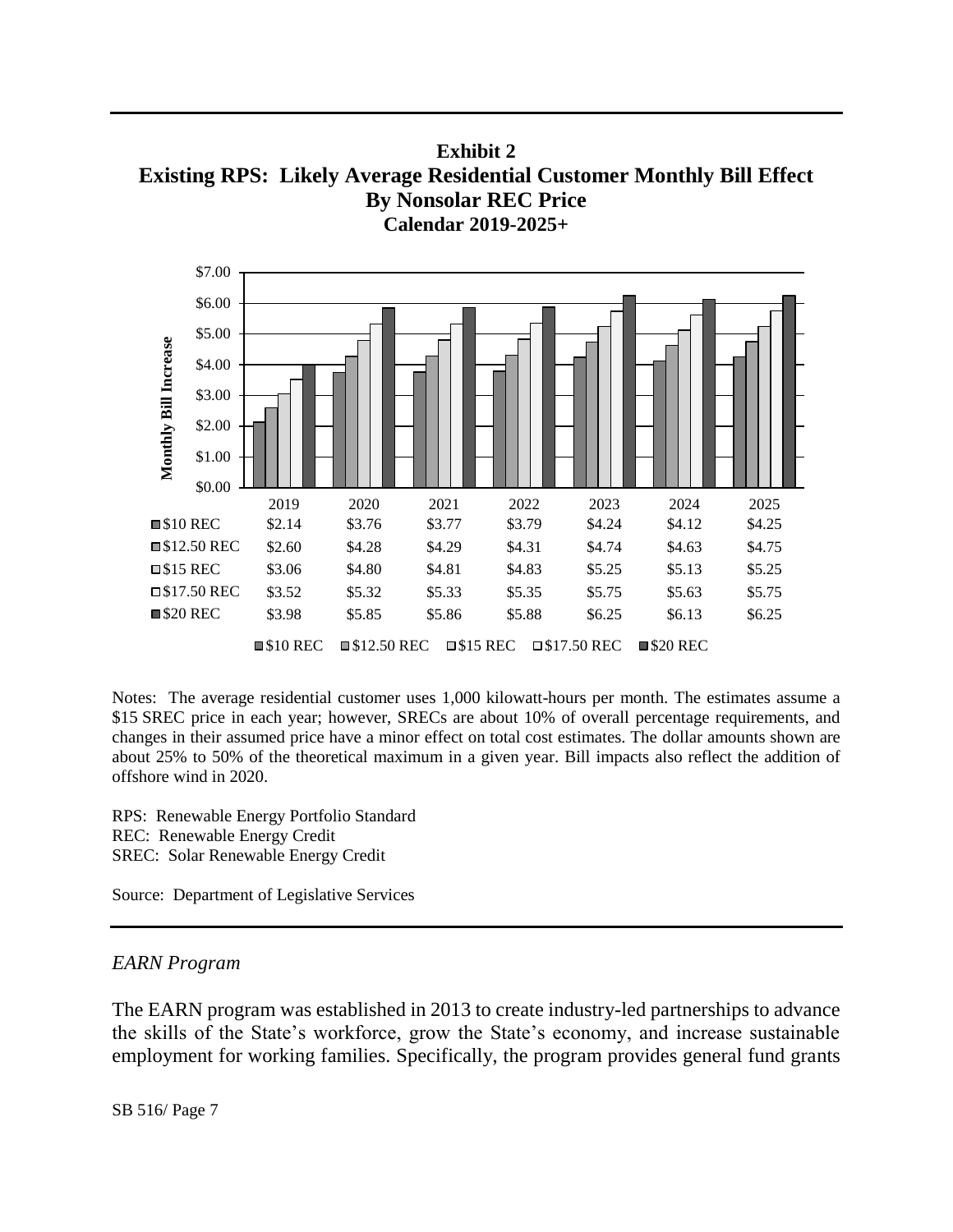on a competitive basis for industry partnerships, workforce training programs, and job-readiness and skills training.

#### *Small, Minority, and Women-Owned Businesses Account*

State Law generally requires that 1.5% of video lottery terminal proceeds at each licensed video lottery facility be paid into SMWOBA. The account, which was established in 2007, is a special, nonlapsing fund that is administered by Commerce. The purpose of the account is to provide investment capital and loans to small, minority, and women-owned businesses in the State. At least 50% of such activity must be allocated to eligible businesses in the jurisdictions and communities surrounding a video lottery facility.

#### *Power Plant Research Program*

PPRP in the Department of Natural Resources (DNR) was created in 1971 to conduct research on the impacts of existing and proposed power plants in each county. PPRP is required to undertake a continuing research program for electric power plant site evaluation and related environmental and land use considerations. PPRP is funded through an assessment on electricity used in the State, which accrues to the Environmental Trust Fund (ETF).

**State Fiscal Effect:** Individual fiscal effects associated with various provisions of the bill are discussed separately below. Except where noted, State agencies can generally otherwise handle the bill's requirements with existing budgeted resources.

## *Electricity Costs*

The incremental cost associated with the bill is absorbed by all electric customers in the State. As an electric customer, State agencies and the University System of Maryland use approximately 1.5 million megawatt-hours of electricity annually. This analysis assumes that RECs are \$10 under the bill, and would have been \$10 absent the bill, reflecting no substantive change in regional REC prices. It also assumes that SRECs are \$22 under the bill, when they would have otherwise been \$15 absent the bill, reflecting increased prices due to a substantial increase in demand. Each of these assumptions is subject to significant variation in a particular year, mostly depending on REC or SREC supply constraints.

Under these two assumptions, the bill increases State expenditures (all funds) by about \$1.1 million in fiscal 2020, \$1.7 million in fiscal 2021, \$2.3 million in fiscal 2022, \$2.8 million in fiscal 2023, and \$3.3 million in fiscal 2024. This reflects a rate increase ranging from \$0.59 to \$2.35 per megawatt-hour over that time, with an average rate of \$1.47 per megawatt-hour. DLS notes that an average residential customer uses approximately that amount of energy per month.

SB 516/ Page 8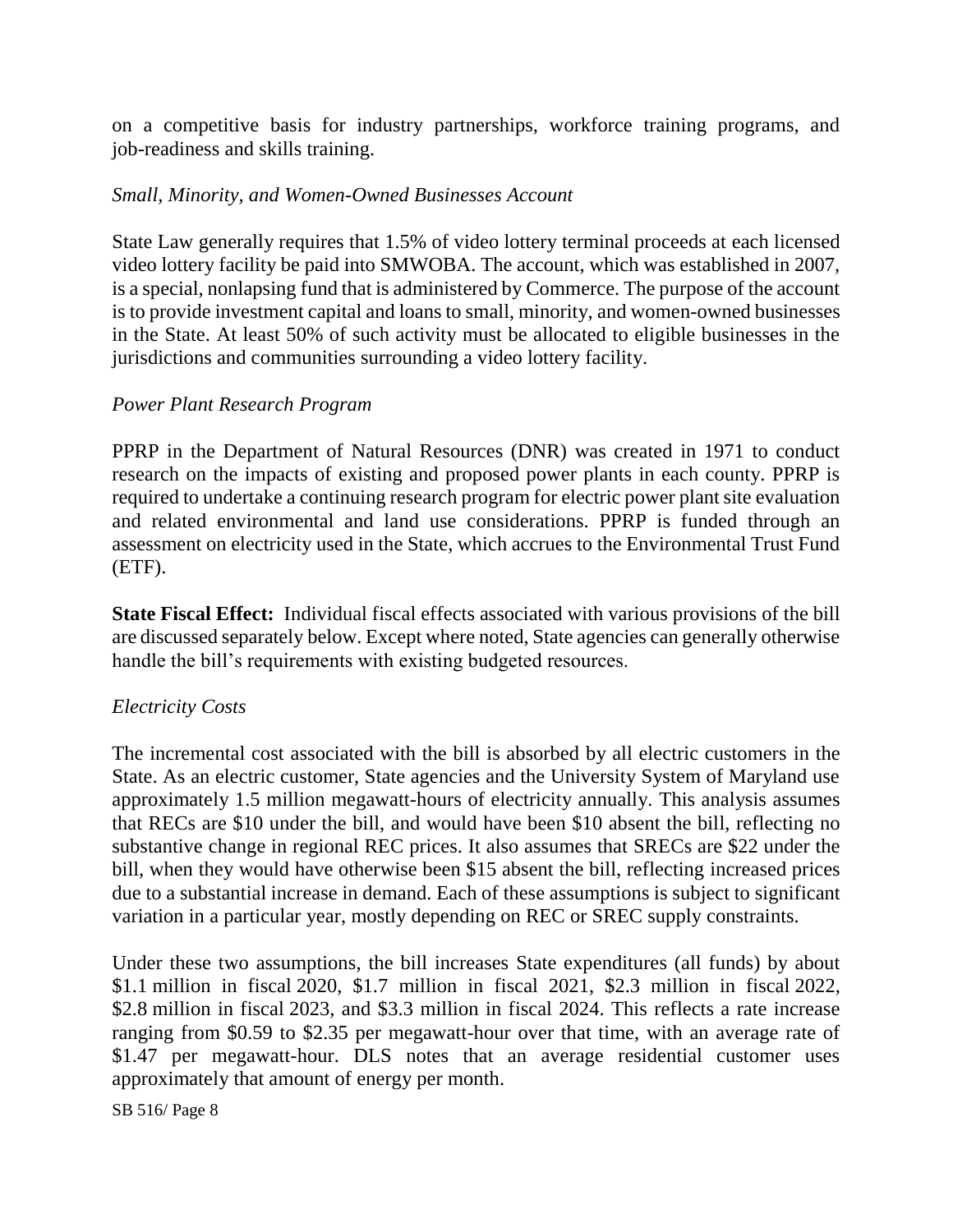The costs reflect the following additional assumptions: (1) PSC does *not* waive solar compliance costs beyond 6.0% of retail sales; (2) sufficient RECs and SRECs are available in each year; and (3) no new offshore projects receive payments through 2025. Beyond fiscal 2024, costs will continue to increase as new offshore wind projects come online and RPS percentage requirements continue to increase to 50%. The costs are also adjusted for the relatively minor change associated with allowing electric cooperatives to substitute a portion of SRECs for RECs.

#### *Power Plant Research Program*

The bill has several separate effects on PPRP in DNR. First, PPRP must evaluate proposed solar electric generating facilities as part of the existing Certificate of Public Convenience and Necessity (CPCN) process. To meet the enhanced solar requirement under the bill, PPRP estimates an additional 11 (large) CPCN applications must be filed each year at an estimated cost of \$1.5 million annually. PPRP also requires three additional full-time contractual staff to handle the increased volume through fiscal 2024, in addition to a permanent half-time assistant Attorney General.

PPRP must modify an existing RPS study, at an estimated cost of \$20,000 in fiscal 2020, and must conduct a separate study on nuclear energy, at an estimated cost of up to \$150,000, also in fiscal 2020. Subsequently, PPRP must conduct a supplemental study related to a 100% RPS by January 1, 2024, at an estimated total cost of \$1.8 million. DLS cannot independently verify this amount. For purposes of this estimate, the estimated cost of the supplemental RPS study has been evenly apportioned over four fiscal years.

Absent sufficient general funds to conduct additional CPCN analyses, hire staff, and conduct the additional studies, either funds in ETF are redirected from existing projects or PPRP is unable to meet some of the bill's requirements. Therefore, general fund expenditures for DNR (PPRP) increase by \$2,434,313 in fiscal 2020. This estimate reflects the cost of hiring three contractual and one half-time permanent staff, effective October 1, 2019, to handle the additional volume of solar CPCNs. It includes salaries, fringe benefits, one-time start-up costs, ongoing operating expenses, and costs associated with additional CPCN evaluations and studies.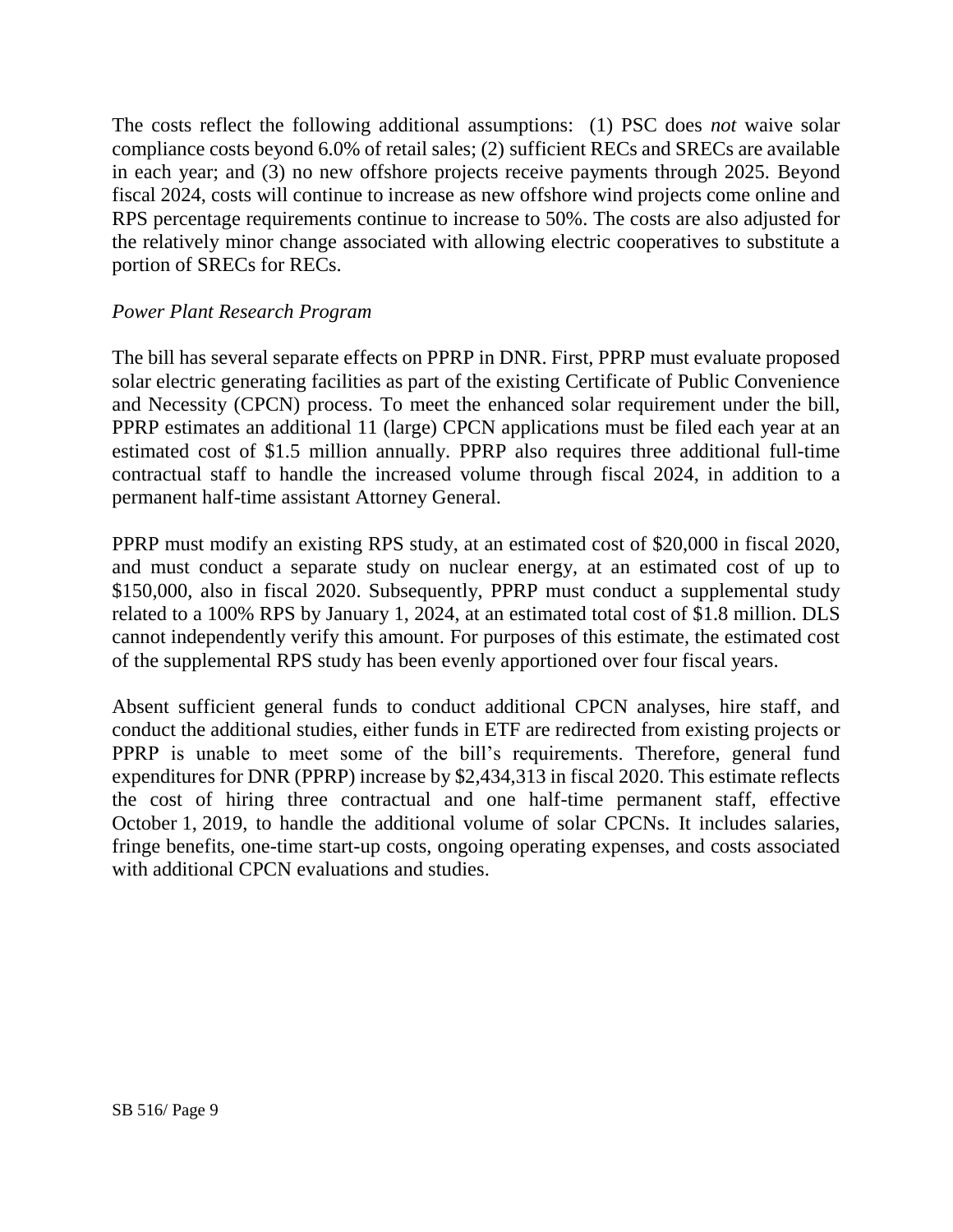| <b>Permanent Position</b>             | 0.5         |
|---------------------------------------|-------------|
| <b>Contractual Positions</b>          | 3           |
| Salaries and Fringe Benefits          | \$253,112   |
| <b>CPCN</b> Evaluation Costs          | 1,540,000   |
| <b>Study Costs</b>                    | 620,000     |
| <b>Other Operating Expenses</b>       | 21,201      |
| <b>Total FY 2020 DNR Expenditures</b> | \$2,434,313 |

Future year expenditures of \$2.3 million annually from fiscal 2021 through 2023 and \$1.9 million in fiscal 2024 reflect full salaries with annual increases and employee turnover, ongoing operating expenses, the costs of the supplemental study through fiscal 2023, and continued CPCN evaluation costs.

This estimate does not include any health insurance costs that could be incurred for specified contractual employees under the State's implementation of the federal Patient Protection and Affordable Care Act.

## *PSC Costs*

The bill's offshore wind provisions have several separate effects on PSC, which will each require assistance from consultants. PSC's estimates of the costs for each service, which are based in part on the known costs associated with the Maryland Offshore Wind Energy Act of 2013, total \$3.8 million in fiscal 2020, for services rendered over the next several fiscal years. Consultant costs are as follows:

- *\$2.7 million:* Offshore wind project evaluation and comparison of an estimated 15 projects over three years for potential sites off the coasts of Maryland, Delaware, New Jersey, and Virginia.
- *\$300,000:* Estimation of need for transmission upgrades and associated costs.
- *\$600,000:* Annual review of community benefit agreements, which PSC has no experience with, of approved projects and preparation of an annual report (costs cover five fiscal years).
- *\$200,000:* Outside counsel assistance in modifying existing offshore wind regulations.

PSC notes that one-year costs of this magnitude make it likely that it will hit its statutory assessment cap, which may complicate initial implementation.

DLS concurs with these estimates, and also notes that special fund revenues and expenditures may further increase to the extent that PSC requires any staff or information technology upgrades to implement the bill. Therefore, special fund expenditures for PSC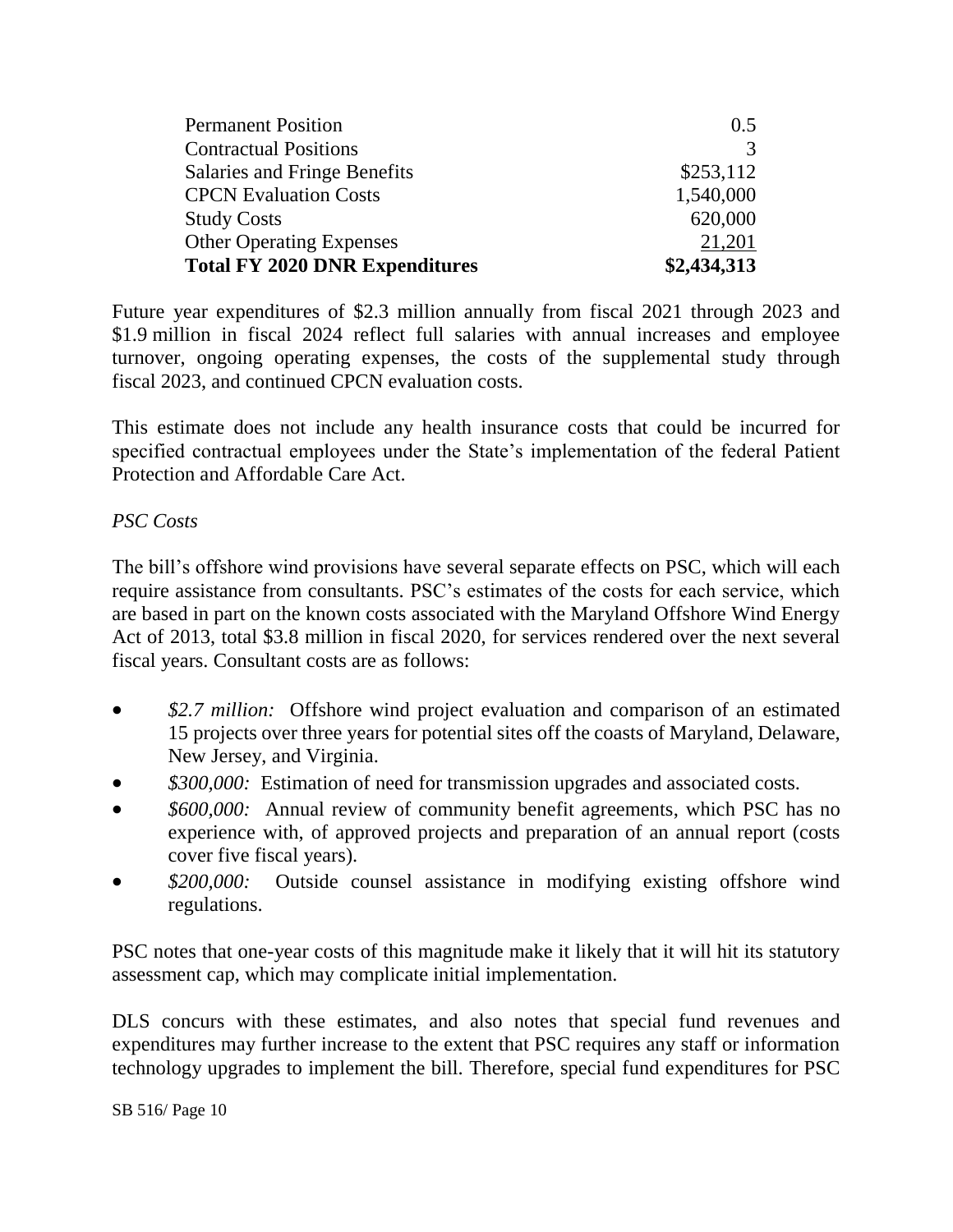increase by *at least* \$3.8 million in fiscal 2020, and may increase in future years. Special fund revenues increase correspondingly from assessments imposed on public service companies.

## *SEIF Transfers*

Transferring funds from SEIF for other purposes does not affect overall SEIF revenues or expenditures. However, individual programs currently funded by SEIF may receive less revenue. MEA advises that existing pressures on RGGI-backed SEIF funding for renewable/clean energy and energy efficiency programs are exacerbated by the required transfers.

The bill specifies that \$15.0 million in total must be transferred from SEIF beginning in fiscal 2021: \$7.0 million to SMWOBA in Commerce and \$8.0 million to the EARN program in the Department of Labor, Licensing, and Regulation (DLLR). For the EARN transfers, the bill specifies that money must come from the Renewable Energy, Climate Change Account in SEIF.

Annual amounts are specified for the SMWOBA transfers from fiscal 2021 through 2028, but the bill does not specify annual amounts for the EARN transfers – only that they begin in fiscal 2021. This estimate assumes that transfers are made in the same proportion as those for SMWOBA, as shown in **Exhibit 3**; the actual timing of EARN transfers may vary significantly. Special fund revenues and expenditures for Commerce and DLLR increase correspondingly to reflect the transfers, although the timing of the expenditures may vary, depending on program implementation.

Both Commerce and DLLR advise that the limitations placed on the transferred funds make implementation difficult.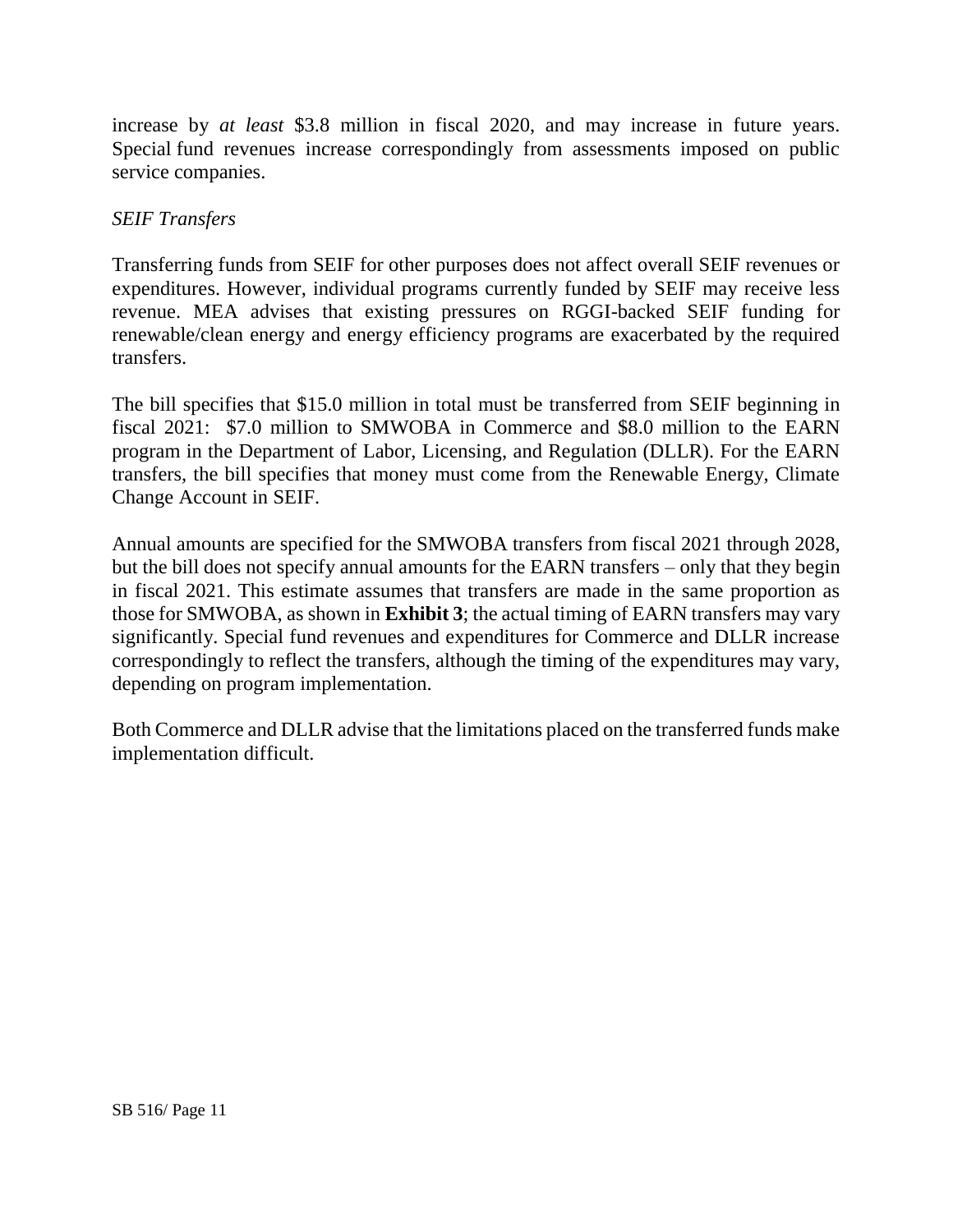# **Exhibit 3 Strategic Energy Investment Fund Transfers Fiscal 2021-2028 (\$ in Millions)**

|               | FY    | ${\bf F}{\bf V}$ | <b>FY</b> | $\mathbf{F}\mathbf{V}$ | ${\bf F}{\bf V}$ |              |
|---------------|-------|------------------|-----------|------------------------|------------------|--------------|
|               | 2021  | 2022             | 2023      | 2024                   | 2025-28          | <b>Total</b> |
| <b>SMWOBA</b> | \$0.2 | \$0.5            | \$0.5     | \$1.0                  | \$4.8            | \$7.0        |
| <b>EARN</b>   | 0.2   | 0.6              | 0.6       |                        | 5.5              | 8.0          |
| <b>Total</b>  | \$0.4 | \$1.1            | \$1.1     | \$2.1                  | \$10.3           | \$15.0       |

Note: Numbers may not sum to total due to rounding.

SMWOBA: Small, Minority, and Women-Owned Businesses Account EARN: Maryland Employment Advancement Right Now

Source: Department of Legislative Services

#### *Offshore Wind Approvals*

Part of the application process for new offshore wind projects requires applicants to deposit a minimum of \$6.0 million in the Maryland Offshore Wind Business Development Fund (MOWBDF). Therefore, special fund revenues and corresponding expenditures for MOWBDF increase by at least \$6.0 million for each offshore wind project approved by PSC. The exact amount and potential timing of such revenues is unknown, but likely occur from fiscal 2021 through 2025, based on the bill's application timelines.

**Local Fiscal Effect:** Local expenditures increase beginning in fiscal 2020 due to higher electricity prices. Local revenues increase beginning in fiscal 2020 from taxes and fees associated with additional solar installations.

**Small Business Effect:** The bill's wide-ranging effects have meaningful positive and negative impacts on various small businesses, discussed separately below.

Specific to the RPS increases, all small businesses incur higher electricity prices beginning as early as fiscal 2020. However, the bill also creates demand for solar and other renewable energy technology installations. Small businesses in those industries benefit from increased demand to design, build, install, and maintain renewable energy systems.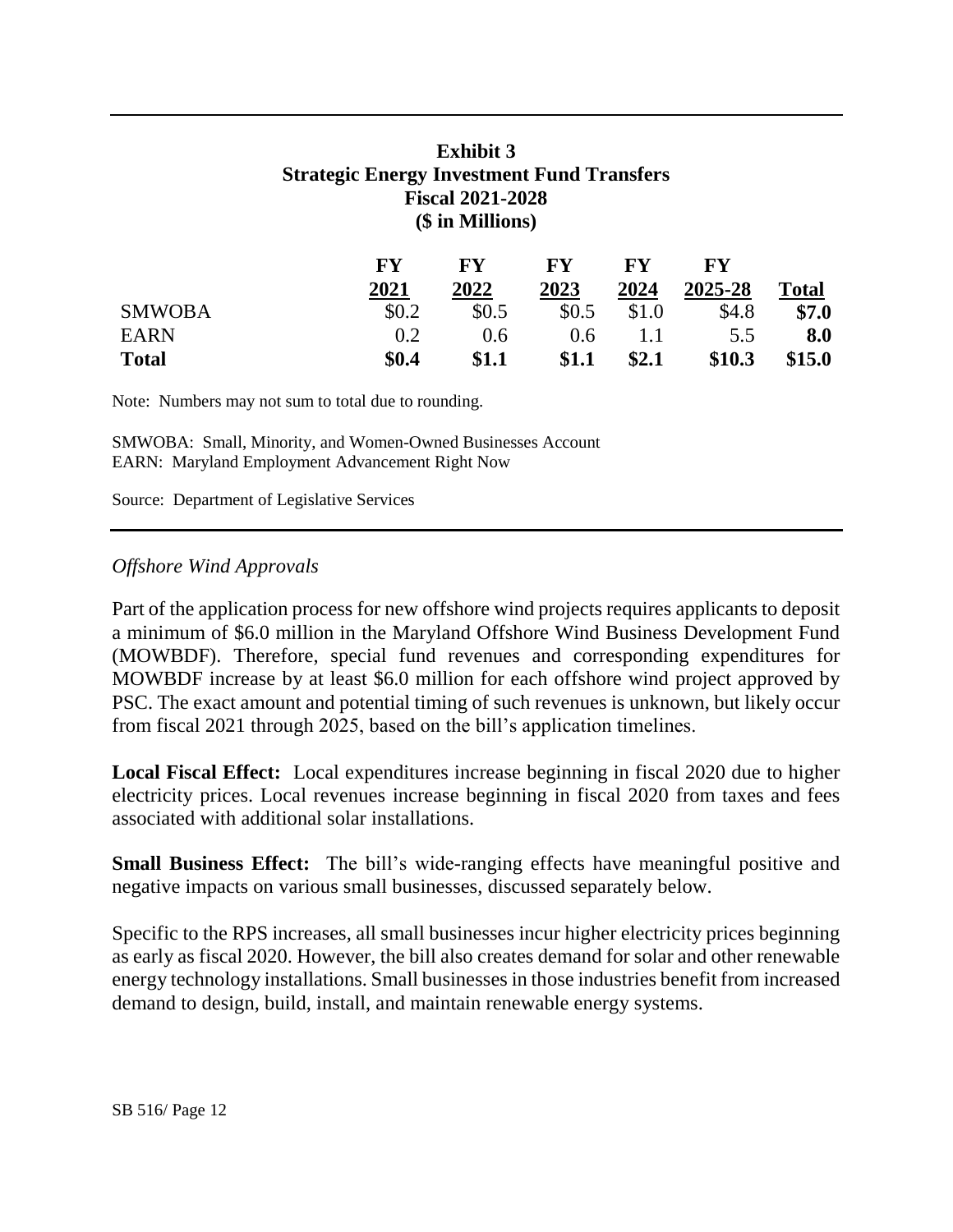Specific to the SEIF transfers, small businesses, to the extent that they qualify under the bill's requirements, benefit from additional funding made available to SMWOBA and EARN, while other small businesses may benefit from additional qualified employees.

Finally, the bill's annual MBE-related reporting requirement for all electricity suppliers is likely difficult to comply with, and, depending on how the provision is implemented, affects a large number of small electricity suppliers and other businesses in related industries. PSC advises that it is not aware of any entity that tracks MBE and minority participation in the activities that support the creation of RECs. Generally, electricity suppliers purchase RECs from brokers, and as such may not know which facility created a particular REC and the level of MBE and minority participation in the activities that supported the REC generation.

## **Additional Information**

**Prior Introductions:** SB 732 of 2018, a similar bill, received a hearing from the Senate Finance Committee; however, no further action was taken. Its cross file, HB 1453, received a hearing from the House Economic Matters Committee, but was withdrawn.

**Cross File:** HB 1158 (Delegate Lisanti, *et al.*) - Economic Matters.

**Information Source(s):** Department of Commerce; Department of Labor, Licensing, and Regulation; Department of Natural Resources; Maryland Energy Administration; Office of People's Counsel; Public Service Commission; Comptroller's Office; Maryland Department of the Environment; Baltimore City; Montgomery and Worcester counties; Maryland Association of Counties; City of Westminster; Town of Leonardtown; Department of Legislative Services

| <b>Fiscal Note History:</b> | First Reader - March 1, 2019                 |
|-----------------------------|----------------------------------------------|
| an/kgc                      | Third Reader - April 5, 2019                 |
|                             | Revised - Amendment(s) - April 5, 2019       |
|                             | Enrolled - May 10, 2019                      |
|                             | Revised - Amendment(s) - May 10, 2019        |
|                             | Revised - Updated Information - May 10, 2019 |
|                             | Revised - Correction - May 10, 2019          |

Analysis by: Stephen M. Ross Direct Inquiries to:

(410) 946-5510 (301) 970-5510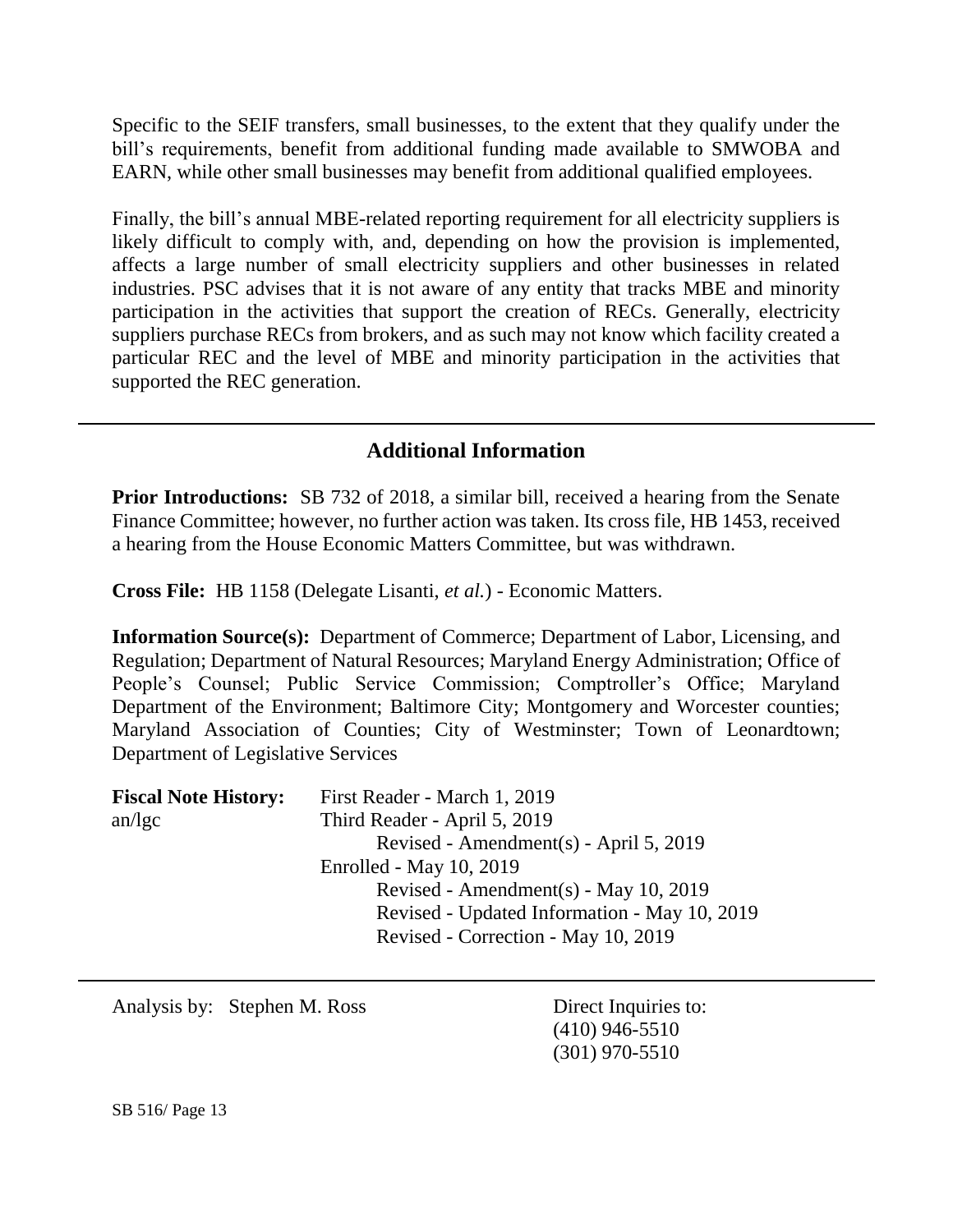# **Appendix – Maryland's Renewable Energy Portfolio Standard**

Maryland's Renewable Energy Portfolio Standard (RPS) was enacted in 2004 to facilitate a gradual transition to renewable sources of energy. There are specified eligible ("Tier 1") sources as well as carve-outs for solar and offshore wind. Electric companies (utilities) and other electricity suppliers must submit renewable energy credits (RECs) equal to a percentage specified in statute each year or else pay an alternative compliance payment (ACP) equivalent to their shortfall. Historically, the requirements have been met almost entirely through RECs, with negligible reliance on ACPs. The Maryland Energy Administration must use ACPs to support new renewable energy sources.

The percentage requirements gradually increase to a minimum of 25%, including 2.5% from solar sources, by 2020. In 2019, the requirements are 20.4%, including at least 1.95% from solar energy.

Generally, a REC is a tradable commodity equal to one megawatt-hour of electricity generated or obtained from a renewable energy generation resource. In other words, a REC represents the "generation attributes" of renewable energy – the lack of carbon emissions, its renewable nature, etc. A REC has a three-year life during which it may be transferred, sold, or redeemed. REC generators and electricity suppliers are allowed to trade RECs using a Public Service Commission-approved system known as the Generation Attributes Tracking System, a trading platform designed and operated by PJM Environmental Information Services, Inc. that tracks the ownership and trading of RECs.

Tier 1 sources include wind (onshore and offshore); qualifying biomass; methane from anaerobic decomposition of organic materials in a landfill or wastewater treatment plant; geothermal; ocean, including energy from waves, tides, currents, and thermal differences; a fuel cell that produces electricity from specified sources; a small hydroelectric plant of less than 30 megawatts; poultry litter-to-energy; waste-to-energy; refuse-derived fuel; and thermal energy from a thermal biomass system. Eligible solar sources include photovoltaic cells and residential solar water-heating systems commissioned in fiscal 2012 or later.

Prior to 2019, there was also a Tier 2 in RPS, with separate percentage requirements (2.5% annually). Tier 2, which eventually included only large hydroelectric power plants, provided a smaller monetary incentive than Tier 1 and terminated at the end of 2018.